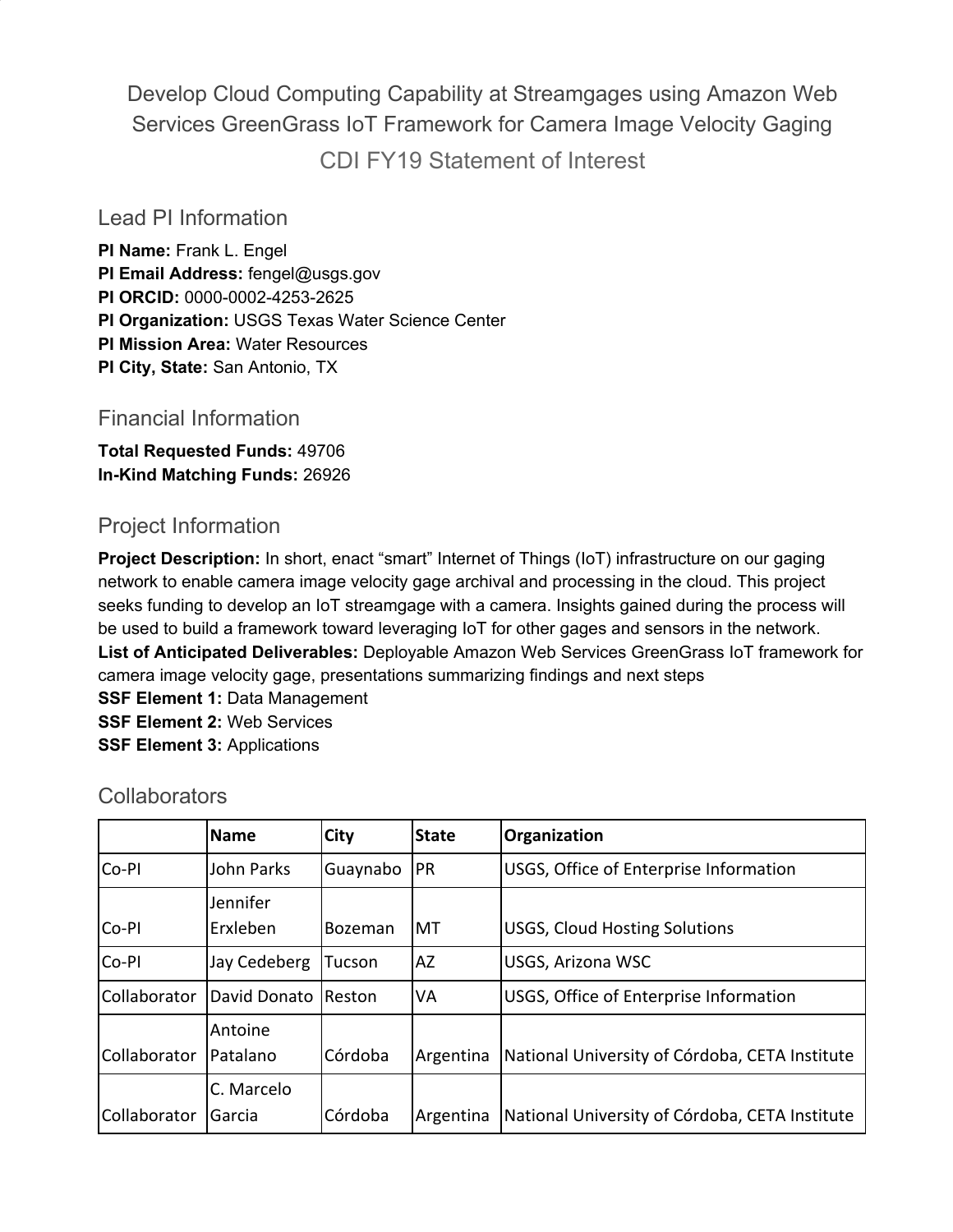**Title**: Develop Cloud Computing Capability at Streamgages using Amazon Web Services GreenGrass IoT Framework for Camera Image Velocity Gaging **USGS Lead PI**: Frank L. Engel

#### **Project Narrative**

**Background:** USGS Water Mission Area has been developing and testing computerized video-based approaches to measuring river discharge from video-derived velocities (Image Velocimetry). We often can't safely capture flood flow data at gages due to dangerous and difficult site conditions, or event timing. Image velocimetry offers a promising solution to this critical need for measurement of flood flows because it allows technicians to measure river flow remotely. However, transmission, archival, and processing of video from cameras is a slow and costly process. New cloud computing technology and robust "smart" sensors (collectively termed the Internet of Things [IoT]), can process and archive cameraderived data.

**What problem are we trying to solve?** In short, enact "smart" Internet of Things (IoT) infrastructure on our gaging network to enable image gage archival and processing in the cloud. This project seeks funding to develop an IoT streamgage with a camera. Insights gained during the process will be used to build a framework toward leveraging IoT for other gages and sensors in the network. The first step is to use IoT to enable real-time gage image velocity processing which is connected to the cloud. We will use Amazon Web Services (AWS) Greengrass software, which allows IoT sensors and devices on a network to communicate and react, even when internet connectivity is down. The aim is to create a camera gage "IoT provisioned" device. IoT provisioned simply means that the computer and camera in the field is running Amazon Greengrass and has secure connectivity to the USGS virtual data center in AWS.

In addition, AWS Lambda functions for processing and archival of image velocity measurements will be developed. A Lambda function is an encapsulated program that can process information and data at the device. For example, Lambda functions for processing a video into flow velocities and river discharge would be executed by the camera device at the river site. The camera velocity gage built during this project will (1) process video into velocities and discharge, (2) provide secure and resilient data storage, and (3) provide back end analytics with visualization and reporting.

**How is it done today, and what are the limits of current practice?** Today, we do not have a real-time method of ingesting image velocimetry data into the AQUARIUS (AQ) database. We do have a real-time smart sensor platform (linux based, running on a Raspberry Pi) which is capable of auto triggering, recording, and storing video during events. Once video data are collected, a technician must retrieve the data either over 4g telemetry (slow and unreliable) or as part of a site visit. To process, the technician must use software products on a laptop and follow a relatively complex procedure to compute velocity and discharge. These results are then input into AQ manually.

**What's new in your approach and why do you think it will be successful?** Application of serverless cloud IoT to gaging is a different paradigm from the current approach. Now that IoT platforms support devices with intermittent connectivity and on-demand processing, a new world of possibilities for our gaging network exists.

Two key pieces to building a successful test case for the camera gage solution are (1) existing computing power at the gage—Amazon already supports the Raspberry Pi for this, and (2) porting of our existing processing codes into Lambda/Greengrass functions. Because AWS Lambda can natively ingest multiple scripting languages (Python included), we expect to accomplish our goals.

**What are the risks and the payoffs?** We may encounter unforeseen software, equipment, or telemetry challenges. Remote sites will still have connectivity issues. With more computing pushed to the field power supply requirements increase. However, the payoff is huge. Having a reactive network and highly scalable cloud analytics will improve sampling and data processing strategies. A "smart" gage network may save more lives and improve water resource management. In the long run, the deployment of a serverless platform on IoT devices will be significantly less expensive to maintain and provision than our current approach.